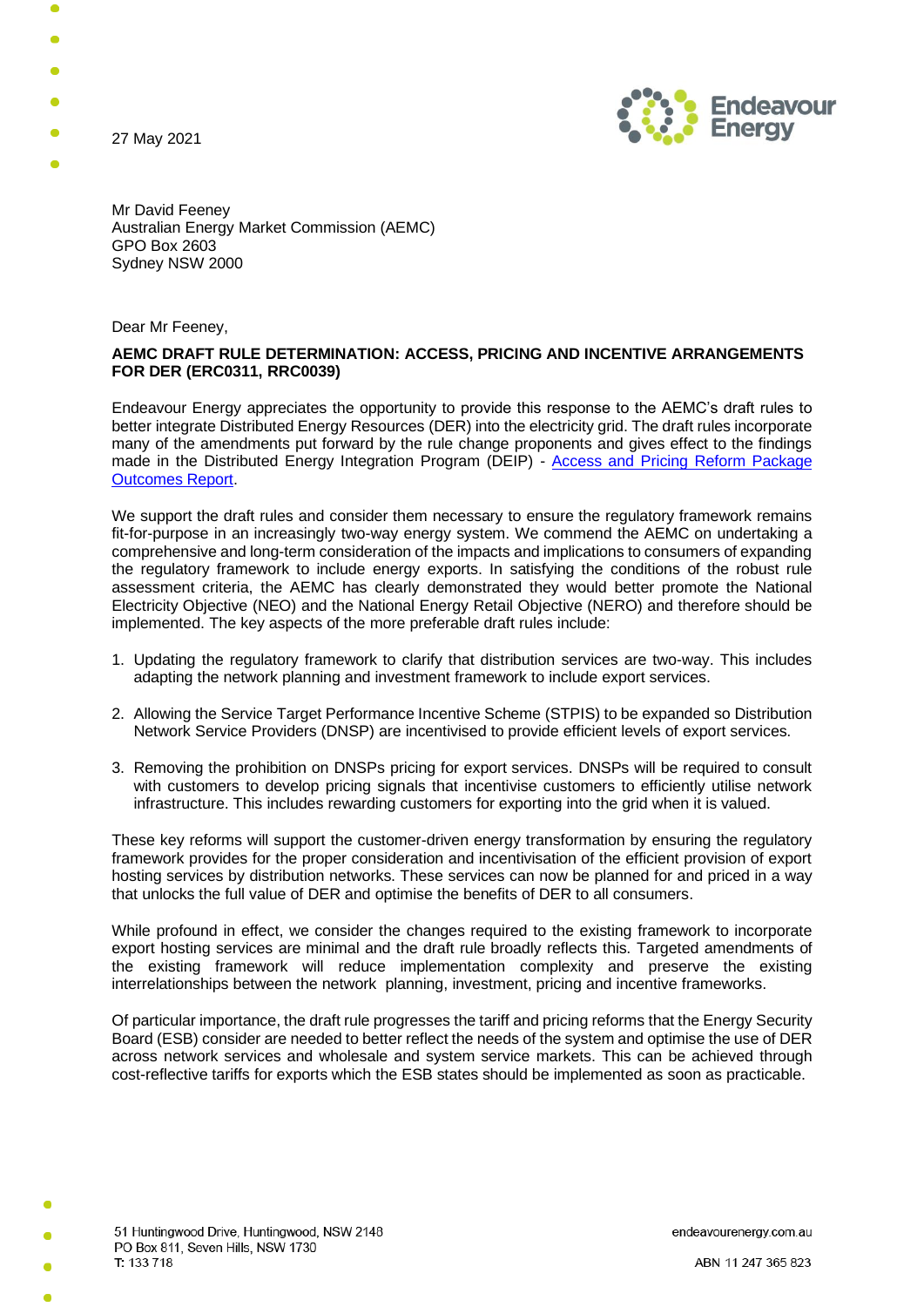We share the views contained in Energy Networks Australia's (ENA) submission and provide feedback on possible refinements to the draft rules in Appendix A.

If you have any queries or wish to discuss our submission further please contact myself on (02) 9853 5195 or Colin Crisafulli, Manager Network Regulation at Endeavour Energy on (02) 9853 6017 or via email at [colin.crisafulli@endeavourenergy.com.au.](mailto:colin.crisafulli@endeavourenergy.com.au)

**Yours sincerely**

**Francoise Merit Chief Financial Officer**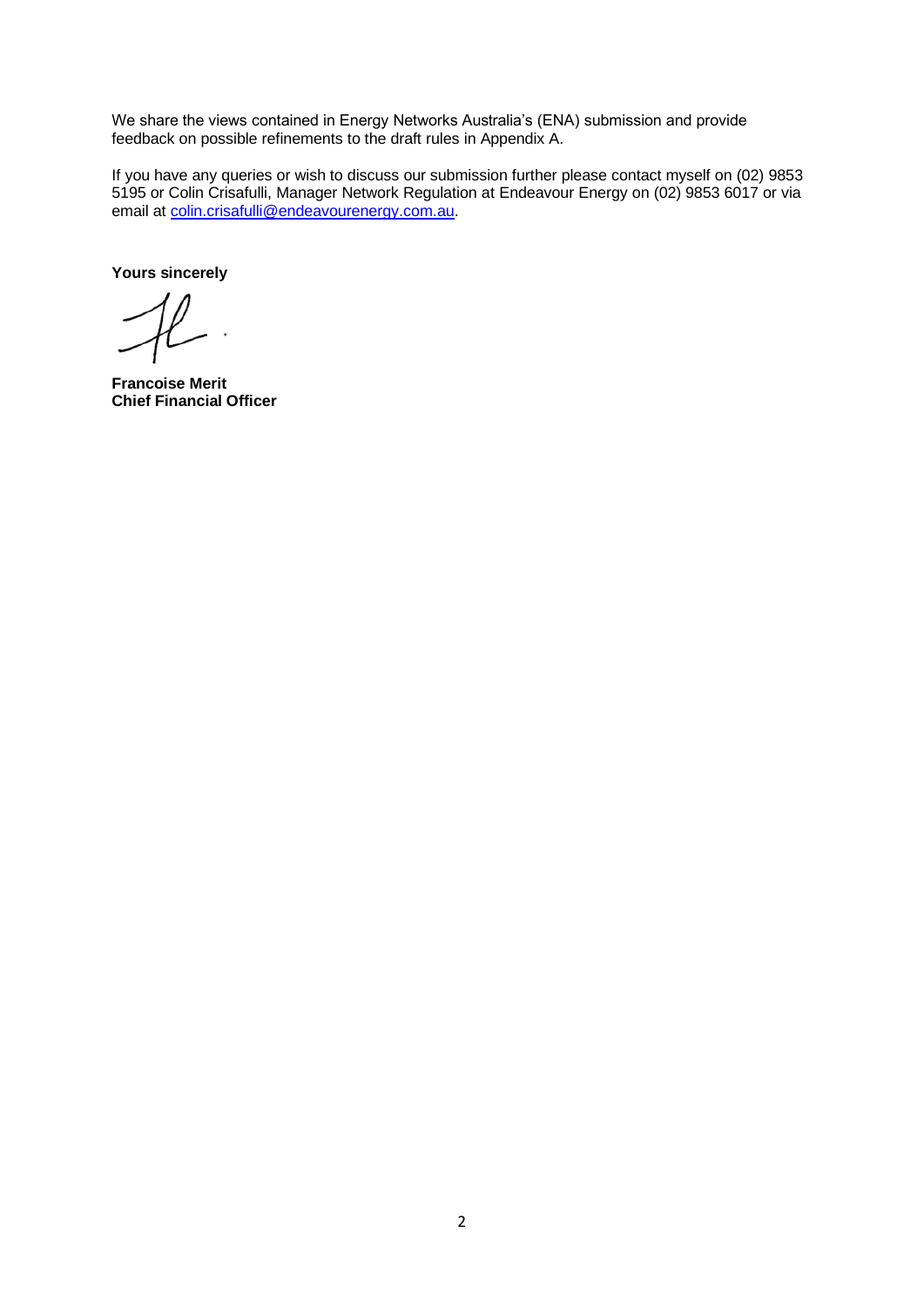# **Appendix A: Detailed comments on AEMC draft rule determination: Access, pricing and incentive arrangements for DER.**

## **The draft Rules do not mandate export charging and the existing framework compels networks and the AER to consider the impacts of any proposed export tariffs on customers**

There has been an intense interest in and scrutiny of the AEMC's draft determination from a subset of DER customer and stakeholder representatives. Broadly, their concerns can be summarised as:

- 1. Rooftop solar benefits all energy consumers;
- 2. Large, grid-scale generators do not face network charges;
- 3. Network costs of rooftop solar may be overestimated;
- 4. Solar households should be rewarded for the benefits they provide; and
- 5. Existing solar households should be exempt from this Rule.

We understand these concerns but do not consider the draft Rule embeds any inefficient or unfair outcomes. Instead, it allows networks to propose expenditure to address export capacity constraints and to price exported energy subject to consultation with stakeholders. It also requires that the AER establish a value for exported energy, determine DER hosting expenditure assessment and benchmarking methodologies and develop incentives to ensure an efficient level of export service quality is provided to customers.

The draft Rule in combination with the existing regulatory framework adequately address all of the above concerns in our view. More specifically:

- 1. Rooftop solar can result in network costs and/or benefits depending on the circumstances. There should be an opportunity to consult with customers on the extent to which these benefits are socialised with, and costs subsidised by, non-DER customers. The draft Rule simply allows this consideration to occur and does not mandate any particular outcome from this exercise. For instance, a network in consultation with its customers and the AER can come to the view that no export charges are necessary or that only export rewards are necessary under the draft Rule. We intend to engage extensively with our customers in advance of the next TSS on this matter and are open to their views.
- 2. Solar customers are distinct from large generators in that they make use of the local grid to both consume and export energy. There are several national and jurisdictional reforms currently underway seeking to promote the establishment of large scale renewable generation to replace existing coal-fired powered generation.
- 3. The draft Rule provides greater protections against network over-estimation of costs. The AER will update its forecast expenditure assessment guideline and benchmarking approach and publish a Customer Export Curtailment Volumes (CECV) methodology. This will provide greater clarity to networks as to how DER enablement expenditure will be valued and assessed. Whilst the existing framework provides the AER with the ability to scrutinise and reject forecasts that it does not consider to be prudent and efficient. There is instead a longer term risk from the existing framework failing to explicitly recognise the role of networks in facilitating export services. The status-quo could result in networks failing to properly consider and cater for increasing customer demand for export capacity and curtail its use and therefore value.
- 4. The draft Rule will provide networks the ability to reward DER customers for the benefits they provide, and we fully support DER customers receiving the benefits associated with optimising their DER systems and usage.
- 5. The draft Rule does not prevent a network or the AER from transitioning existing customers to any new tariff or not applying it at all. Whilst this may be a matter better suited to the implementation of the Rules by jurisdictional regulators there would be value in a consistent approach to grandfathering (if any). This may be an issue worth considering further with stakeholders in advance of the final decision. However, we note that whilst existing DER customers have already made an investment decision there remains value in providing a cost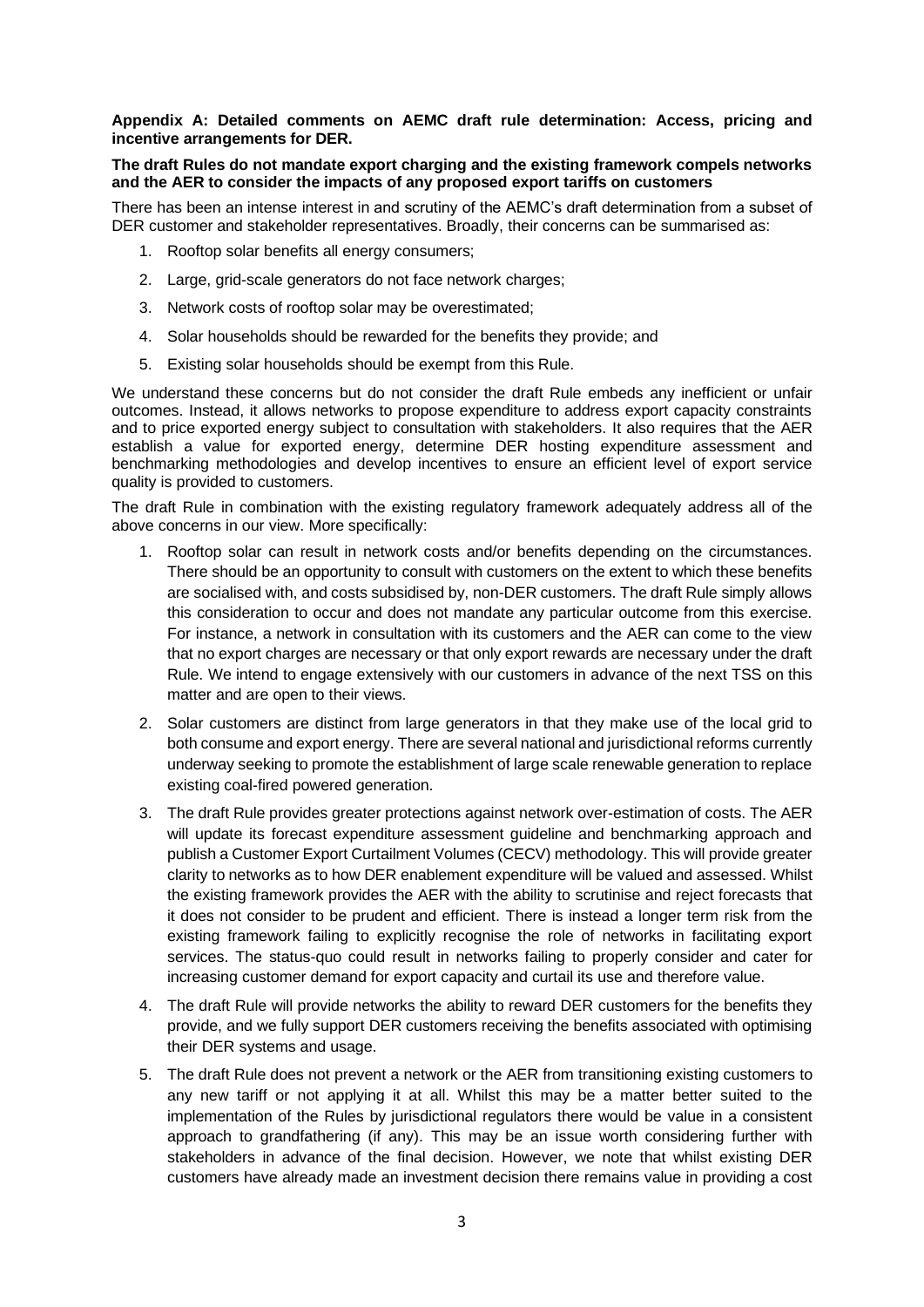reflective price signal for their use of their DER assets and/or future investment decisions such as the replacement of an existing solar asset or addition of other DER assets like a battery.

We therefore encourage the AEMC to maintain its draft position which maximises social welfare by establishing a framework that allows for the optimisation of DER use by customers and incentivisation of networks to provide an efficient level of export services. We oppose any amendments which prescribe specific outcomes in the Rules such as DER customer tariff assignment policies. For instance, prescribing that DER customers can only receive benefits via an export tariff would embed a potential subsidy in the Rules that may result in the oversizing and/or sub-optimal use of DER which would in turn impose additional costs on a network which would be funded in part by non-DER customers.

We support the view expressed in the St Vincent de Paul Society Victoria rule change request on the objective and framing of this rule change<sup>1</sup>:

*The solutions proposed in this paper are not aimed at penalising households with rooftop solar installed or other Distributed energy resources. We recognise that these households have made investment decisions based on the information (and in some cases, subsidies) made available to them. We are, however, of the view that consecutive governments' policies promoting the uptake of rooftop solar have created an imbalance in favour of solar and, potentially, at the disadvantage of other technologies, such as storage. If these policies continue, the network problem is likely to exacerbate.*

*DER is central to a lower emissions energy future and it is therefore imperative that we can achieve a high DER penetration without allowing electricity to become inexpensive for some and unaffordable for others. Inefficient and inequitable allocations of costs and benefits will not deliver the desired outcomes in the long run.*

*Non-DER participants have already subsidised this initial shift to a DER future and while this has incentivised the DER uptake, largely in the form of rooftop solar, this does not justify ongoing subsidies from non-DER participants to DER participants into the future. Rather, we need to deliver price signals that can incentivise DER participants to engage with energy management services as well as other technologies, such as storage, to deliver a sustainable DER future.*

We consider the final Rule should maintain its neutrality and allow networks, stakeholders and the AER to engage on export hosting and pricing options. Networks have been consultative and responsible to date in introducing new tariff structures. We fully support rewarding optimal DER use and the AER has adequate powers to reject inefficient DER expenditure proposals and/or export pricing which is harmful and punitive to DER customers. The AEMC should seek to promote economic efficiency in the NEM that best promotes the long term interests of customers in its final determination. It will then be a separate matter for jurisdictional governments and regulators to decide how to implement the Rules.

#### **Applying the existing planning and investment framework to both export and consumption services equally balances transparency and regulatory burden**

We support the AEMC's decision to not implement the proposed DER Integration Strategy (DERIS). We consider the existing planning and investment framework is largely fit-for-purpose for exports and that mandating additional reporting requirements for a particular aspect of network services may instead elevate export services over import services and/or impose unnecessary costs.

We consider networks have transitioned to a customer-centric approach in developing their regulatory proposals through extensive engagement with a broad range of stakeholder groups. The AER places significant weight on the level and quality of consultation undertaken and how consumer preferences and priorities have been incorporated in a proposal. Networks are therefore already sufficiently incentivised to be transparent in their DER strategies as they bear the risk of not doing so. In the context of this rule change, an inadequate consideration of customer feedback and impacts is likely to result in the rejection of a networks DER expenditure plans, connection policies and pricing structures.

Given this, there is limited benefit in compelling networks to specifically provide sufficient information in the NER to support any export hosting expenditure plans. However, whilst the draft rules do not add a DERIS they do instead add:

• a new range of DER metrics in the Distribution Annual Planning Report (DAPR).

<sup>&</sup>lt;sup>1</sup> St Vincent de Paul Society Victoria rule change request, p. 9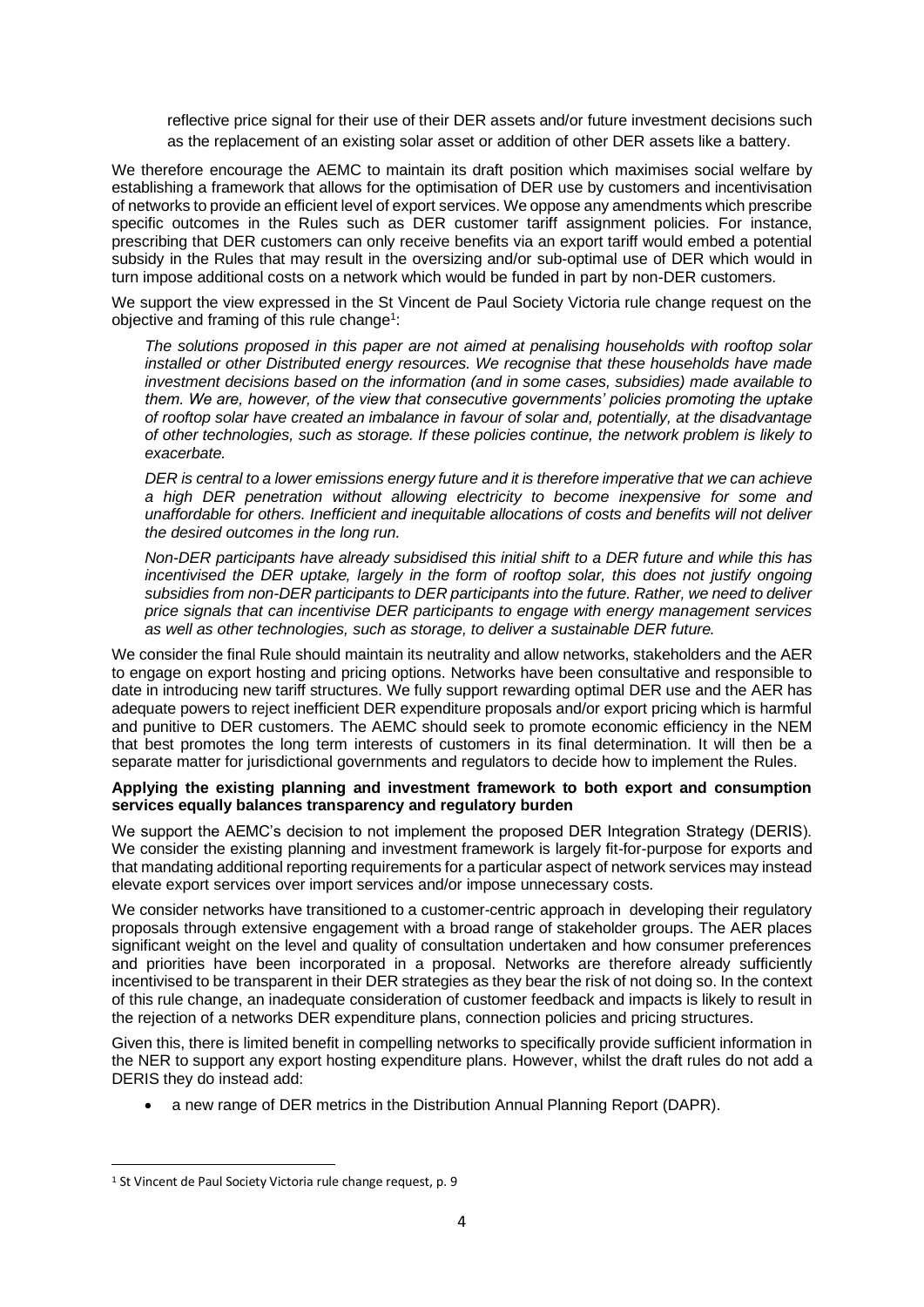- several new requirements for DNSPs to include in the Overview Paper accompanying their regulatory proposals; and
- a requirement that networks provide Export Transition Tariff Strategy (ETTS) in accompaniment with their Tariff Structure Statement (TSS).

We note some stakeholders requested increased transparency from networks on their DER hosting and integration constraints and strategies. We also accept that increased information on DER hosting will help facilitate informed regulatory, policy and DER investment decisions for regulators, DNSPs and customers. However, we question whether codifying specific reporting requirements and strategic documents in the NER is the appropriate mechanism. More specifically:

- DAPR: The principal objective of the DAPR is to provide visibility of identified needs and investment activities on the distribution network in the forward planning period. Whereas the information required in the draft rule is historical data and less informative on future investment needs for the benefit of non-network service providers.
- Overview Paper: this document is intended to be a brief, easy-to-engage with plain English summary of the main proposal. Several additions have been made to the previously limited and high level requirements that introduce details perhaps better suited to the main regulatory proposal document and attachments. In particular, the requirements of draft rule 6.8.2(c1)(3), (4) and (7) require detailed cost allocation and category level variation analysis. It is also not clear how the framework – when applied symmetrically to consumption and export services – would result in limited transparency of export investment decisions which can be best addressed through prescribing additions to the Overview Paper regarding a specific category of investment irrespective of whether it forms a material aspect of the overall proposal.
- ETTS: the TSS process already provides the ability to implement tariff structures in a manner cognisant of customer impacts (such as via a transition). This is the approach we have taken to implementing demand based tariffs whilst still providing customers the ability to opt-in to more cost-reflective options. The TSS process has been consultative and response to customer feedback to date. The pace of the transition to cost-reflective tariffs has instead been more seriously hampered by the roll out of enabling technology, retailer opt-out and jurisdictional regulators in some instances. Adding an ETTS requirement will increase regulatory costs to a process that already seriously regards customer impacts and consults deeply in developing tariff structures.

Relative to alternative options, embedding specific requirements in the NER is less flexible as changes in the type of DER information that is considered relevant over time would necessitate a rule change process. Given DER reporting is a relatively new area of regulatory focus there is an increased likelihood that the information required could change in the near future and risk that networks establish systems and incur costs on reporting less useful or relevant information.

This risk is particular pronounced given the AER will be tasked with reviewing incentive schemes, its Expenditure Forecast Assessment Methodology, benchmarking approach and developing an Export Tariff Guideline and a CECV methodology. The information requirements prescribed in the NER preempt what may be considered relevant or necessary by these reviews.

We therefore suggest the AER's information gathering powers, specifically its ability to issue a Regulatory Information Notice (RIN), would be a more suitable reporting mechanism. The AER can separately consult on the information required in a separate DER RIN or more efficiently through the addition of a DER component to existing RINs. This would allow for the DER information requirements in a RIN to be better tailored to the requirements of any amendments the AER make as part of its various reviews referred to above.

In our view, expanding the RIN reporting requirements to include export measures would also improve the transparency of network export service performance. It is unlikely a broad range of stakeholders (outside of demand management service providers) would review and extract DER information from a DAPR. Whilst a once in five years Overview Paper may prove insufficient to interested parties; export data in a RIN could instead be analysed and disseminated by the AER as part of its annual Electricity Network Service Report or the Annual Benchmarking Report.